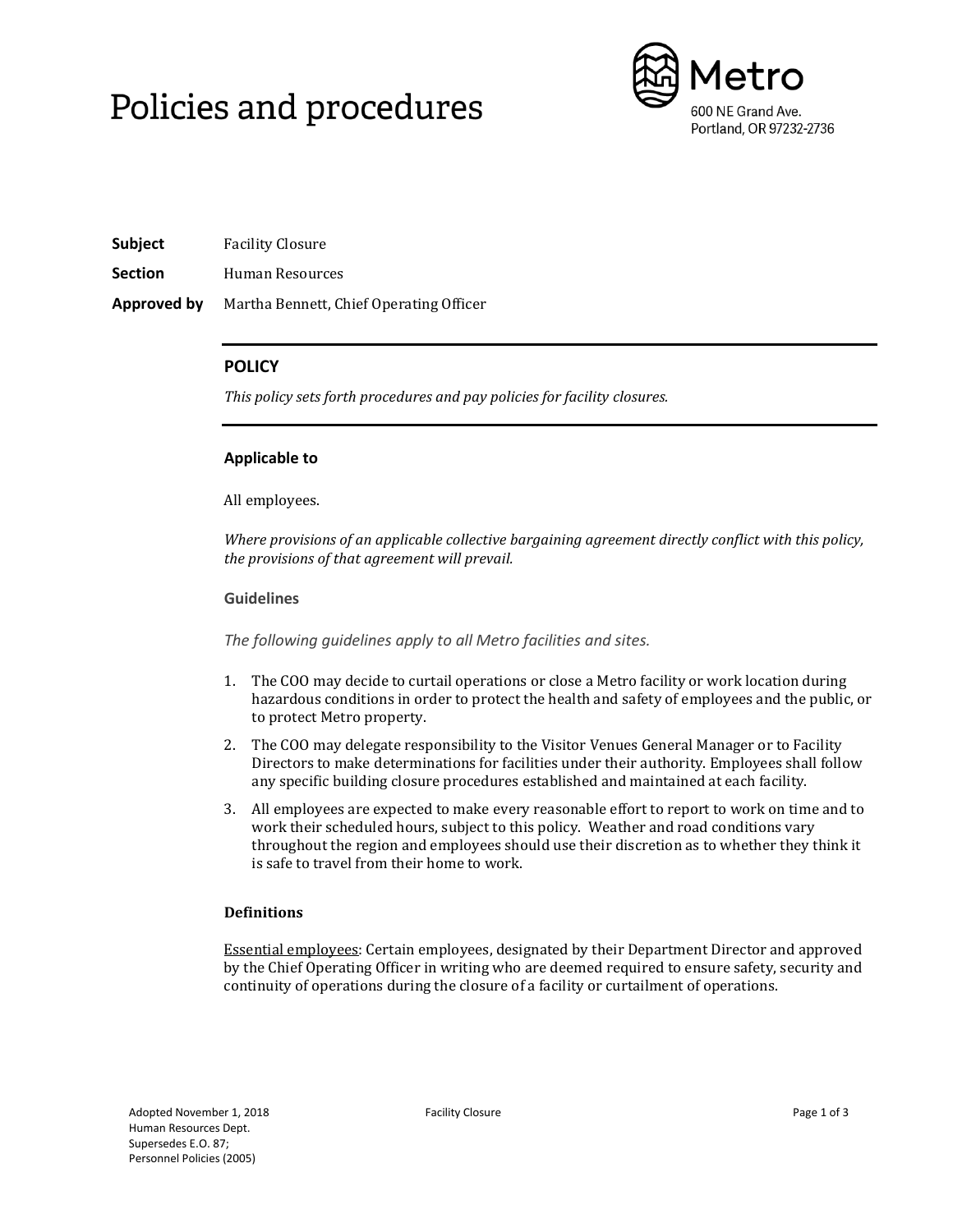#### **Metro Regional Center Procedures**

- 1. The following procedures apply to the Metro Regional Center (MRC) when the Chief Operating Officer (COO) decides that a late opening, early closing, or closing of the Metro Regional Center is warranted.
- 2. **Notification:** If conditions warrant curtailed operations or building closure, MRC employees should determine their work site's status before reporting to work.
	- a. Building closures for the MRC will normally be available via email and <http://www.flashalertportland.net/closures-cats.html> by 6:30 AM. Additionally, Metro will change the recorded message at (503) 797-1700 to reflect a closure at MRC or a late opening. Closure information may be available on radio or television stations. However, employees should confirm closure information directly by checking email or <http://www.flashalertportland.net/closures-cats.html> or calling (503) 797-1700.
	- b. If no announcement is made about a Metro facility, employees should assume that facility remains open and should report to work as scheduled.
- 3. **Compensation of employees during facility closure:** Except as otherwise provided by law or collective bargaining agreements, employees will be paid as follows during building closures:
	- a. If an employee scheduled to work determines that weather/road conditions make it unsafe to travel to their worksite, the employee may use accrued leave other than sick leave for that shift. With approval of the manager, the employee may be allowed to work additional hours within the same pay period to make up missed time so long as it does not result in overtime compensation for the employee.
	- a. **Employees not scheduled to work:** Employees not scheduled to work or scheduled to be on approved leave during any facility closure will be compensated consistent with the work schedule or approved leave and shall record their time according to the applicable leave policy without adjustment for the facility closure.
	- b. **Modified Schedule:** In the event of a delayed opening or early closure of a facility, the modified hours will be treated as the full workday for employees who report to work.
		- i. Any employee who is unable to report to work may take the time as unpaid leave or may charge the absence to any accrued leave balance, except sick leave, but will not be credited with paid time for the modified schedule.
		- ii. Non-exempt employees who require additional travel time may take the time as unpaid leave or may charge the time to any accrued leave balance, except sick leave.
		- iii. Employees unable to work the full modified schedule shall follow departmental procedures for notifying Metro of the absence.
	- c. **Facility closure:** If the Metro Regional Center is closed, employees who are scheduled to work will be paid for their regular shift. Employees should also follow policies and procedures established by their individual departments for building closures.
		- i. If the decision to close a facility occurs after an employee has left work, the employee shall remain in the paid-leave or leave without pay status they were in prior to the closure and for the duration of their workday.
		- ii. If an employee did not report to work, the employee shall remain in the paid-leave or leave without pay status they were in for the duration of their workday.
		- iii. **Essential Employees**: Unless otherwise provided by a collective bargaining agreement, designated employees required to work during Metro Regional Center closures will be paid at their overtime rate, if any, for hours worked during the closure.